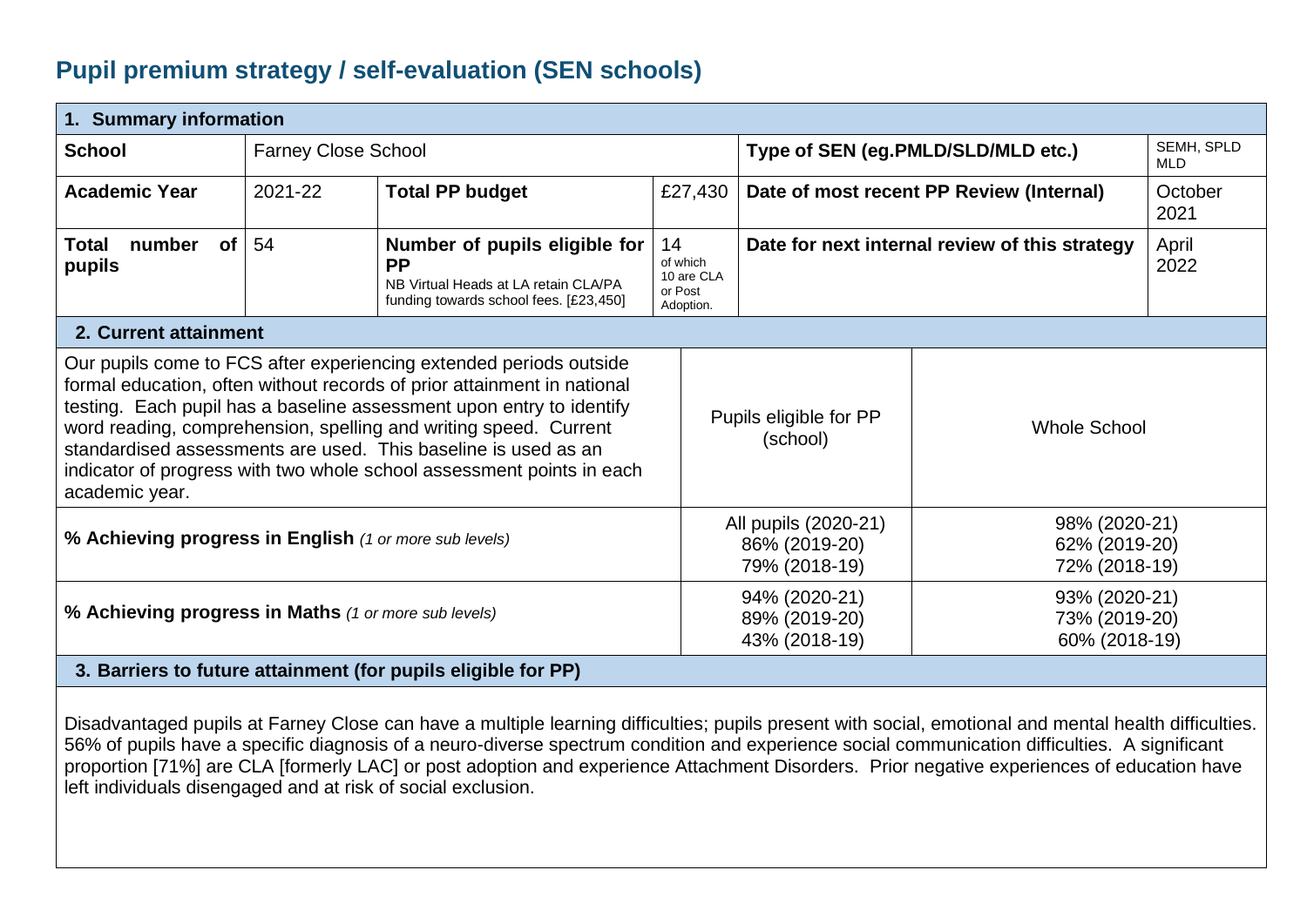| In-school barriers |                                                                                                                                                                                                                             |  |  |  |  |
|--------------------|-----------------------------------------------------------------------------------------------------------------------------------------------------------------------------------------------------------------------------|--|--|--|--|
| А.                 | Numeracy, reading and comprehension levels at entry to Farney Close school.                                                                                                                                                 |  |  |  |  |
| В.                 | A large proportion of pupils require bespoke support to be able to access the curriculum because of severe and complex SEND.<br>Additionally, some pupils need support management to regulate their behaviour for learning. |  |  |  |  |
| C.                 | Addressing individual needs relating to pupils' specific needs. Additional 1:1 specialist support and therapists to provide planned<br>interventions on an individual basis.                                                |  |  |  |  |
|                    | <b>External barriers</b>                                                                                                                                                                                                    |  |  |  |  |
| D.                 | Historic social and emotional health issues and issues around environmental home or homelife.                                                                                                                               |  |  |  |  |

 $\Gamma$ 

|           | 4. Intended outcomes (specific outcomes and how they will be measured)                                                                                      | Success criteria                                                                                                                                                                                                                                                                              |  |  |
|-----------|-------------------------------------------------------------------------------------------------------------------------------------------------------------|-----------------------------------------------------------------------------------------------------------------------------------------------------------------------------------------------------------------------------------------------------------------------------------------------|--|--|
| Α.        | To increase those PP pupils in making at least expected or more progress in<br>English and Maths.                                                           | Evidence of progress in pupil's work will be clear.<br>Formative and summative teacher assessment<br>information including Pupil Passports. Three Data<br>assessment collection points and against pupil entry<br>baseline.                                                                   |  |  |
| <b>B.</b> | To improve Pupil Premium engagement, concentration & behaviour for<br>learning.                                                                             | Pupil Passports identify individual pupils perceived<br>blocks to learning and strategies to support. Decrease<br>in number of incidents in behaviour logs and physical<br>interventions.<br>Impact of individual interventions evaluated in termly<br>reviews of plans [graduated approach]. |  |  |
| $C_{1}$   | To provide Pupil Premium pupils with life skills and experiences that enhances<br>their understanding of local, national, and global cultures and learning. | Broadening and inspiring disadvantaged pupils'<br>experiences so that they challenge themselves to further<br>grow and develop.                                                                                                                                                               |  |  |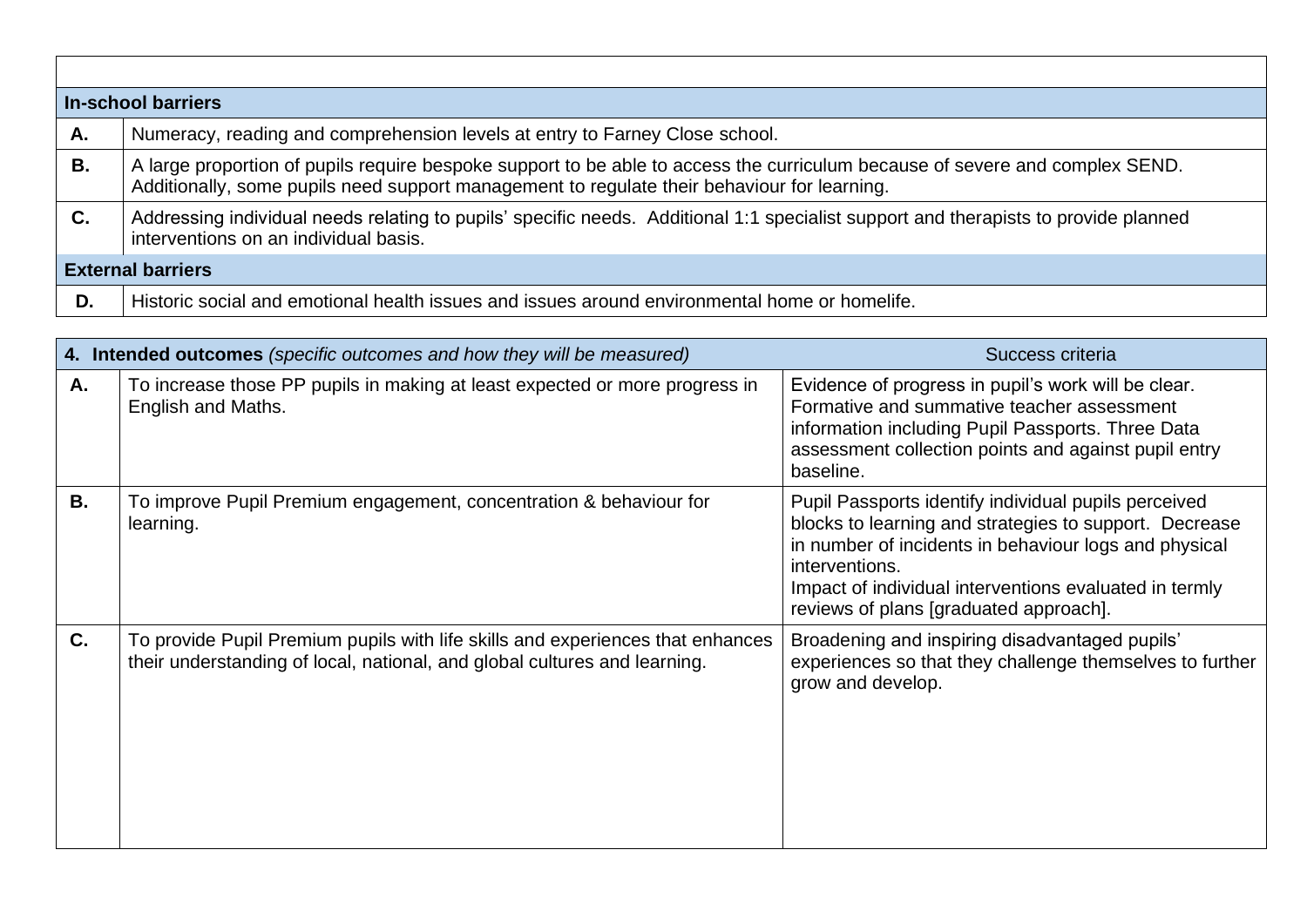## **5. Planned expenditure**

**Academic year** 2021/22

## **i. Quality of teaching for all**

| <b>Action</b>                                                                                      | <b>Intended outcome</b>                                                                                                                                                                                                                                                                | What is the evidence &<br>rationale for this choice?                                                                                                                                                                                  | How will you ensure it<br>is implemented well?                                                                                                                      | <b>Staff lead</b>                                 | When will you<br>review<br>implementation? |
|----------------------------------------------------------------------------------------------------|----------------------------------------------------------------------------------------------------------------------------------------------------------------------------------------------------------------------------------------------------------------------------------------|---------------------------------------------------------------------------------------------------------------------------------------------------------------------------------------------------------------------------------------|---------------------------------------------------------------------------------------------------------------------------------------------------------------------|---------------------------------------------------|--------------------------------------------|
| Identify appropriate<br>technology to<br>support whole<br>school reading and<br>writing (£3020.00) | Increased<br>access<br>and<br>independence for all learners,<br>especially<br>disadvantaged<br>pupils<br>with<br>reading<br>and<br>writing.<br>Support pupils with specific<br>needs in English [Dyslexia].<br>Increased pupil confidence<br>and attainment in reading<br>and writing. | Digital support resources to<br>provide curriculum coverage for<br>reading and writing from KS2 to<br>KS4. Assistive technology will<br>enable pupils to work at their<br>intellectual level or above.<br>Claro software<br>$\bullet$ | English, exam team and<br>the SEND department to<br>implement and track and<br>evaluate pupils progress in<br>the use of the digital<br>resource of Claro software. | Cross<br>Departmental<br>(Heads of<br>department) | <b>July 2022</b>                           |
|                                                                                                    |                                                                                                                                                                                                                                                                                        |                                                                                                                                                                                                                                       |                                                                                                                                                                     | <b>Total budgeted cost</b>                        | £3020.00                                   |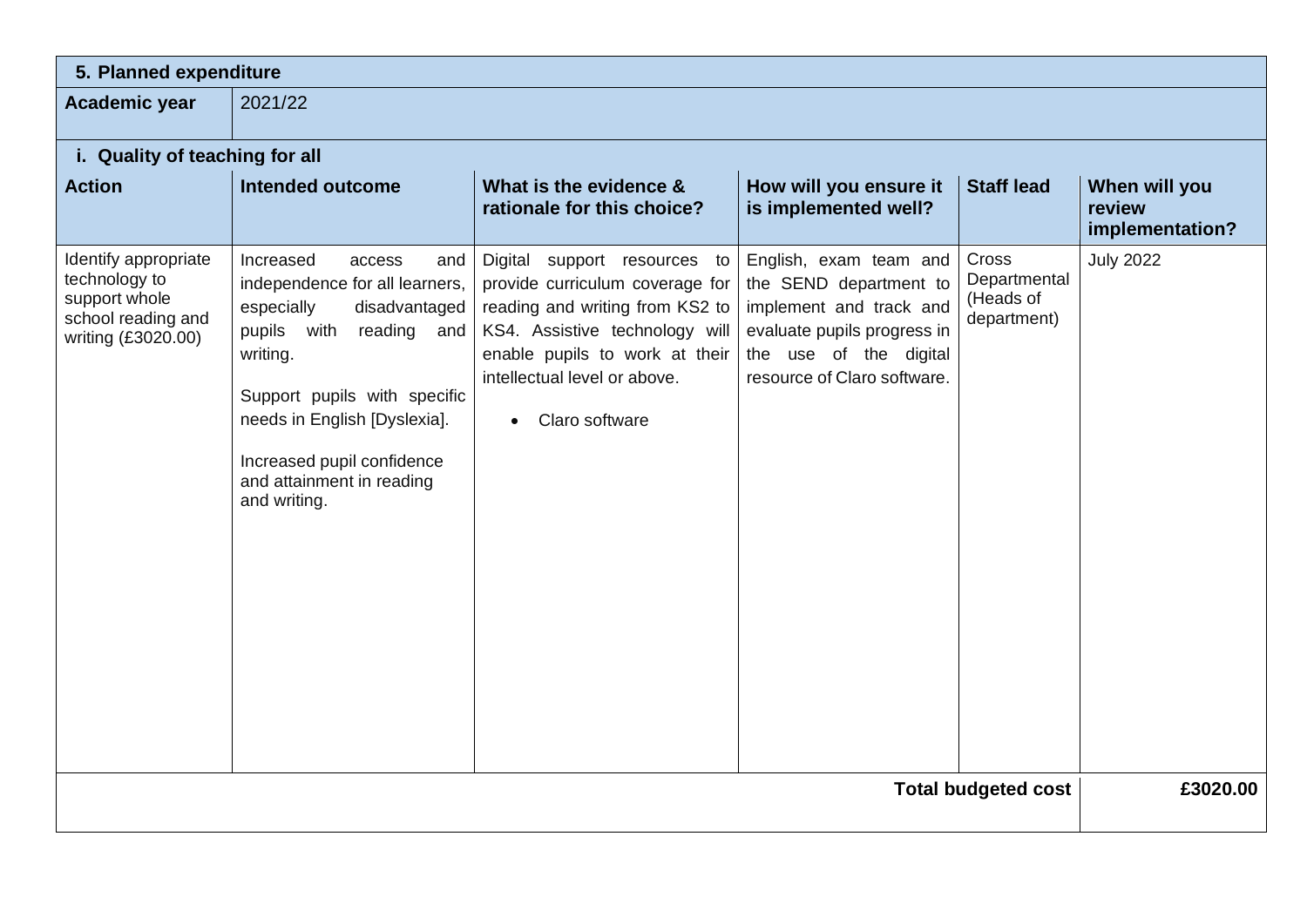| ii. Targeted support                                                                                                                                                                                       |                                                                                                                                                          |                                                                                                                                                                                                                                                                                                                                                                        |                                                                                                                                                                             |                         |                                            |  |
|------------------------------------------------------------------------------------------------------------------------------------------------------------------------------------------------------------|----------------------------------------------------------------------------------------------------------------------------------------------------------|------------------------------------------------------------------------------------------------------------------------------------------------------------------------------------------------------------------------------------------------------------------------------------------------------------------------------------------------------------------------|-----------------------------------------------------------------------------------------------------------------------------------------------------------------------------|-------------------------|--------------------------------------------|--|
| <b>Action</b>                                                                                                                                                                                              | <b>Intended outcome</b>                                                                                                                                  | What is the evidence &<br>rationale for this choice?                                                                                                                                                                                                                                                                                                                   | How will you ensure it<br>is implemented well?                                                                                                                              | <b>Staff lead</b>       | When will you<br>review<br>implementation? |  |
| <b>HLTA</b><br>support<br>mentoring<br>and<br>coaching teacher to<br>work with and Pupil<br><b>Premium</b><br>pupils.<br>(E5475.00)                                                                        | Dedicated HLTA to support<br>pupils identified for individual<br>1:1 academic and social<br>support.                                                     | For some of our disadvantaged<br>pupils, coaching and mentoring<br>helps them to be motivated to<br>succeed both academically and<br>socially.                                                                                                                                                                                                                         | Head of Education will<br>oversee the deployment of<br>the HLTA support worker<br>to engage with mentoring<br>and<br>support<br>of<br>our<br>disadvantaged pupils.          | Head<br>of<br>Education | <b>July 2021</b>                           |  |
| SEND staff support:<br>particular<br>focus<br>whole<br>given<br>to<br>school literacy.<br>(30%<br>OT trainee<br>funded by PP)<br>£6475.00<br><b>Assistant to SENCO</b><br>(30% funded by PP)<br>£11,210.00 | Improved self-regulation and<br>support for Pupil Premium<br>pupils.<br>Specialist teaching time for<br>intervention for Pupil<br>1:1<br>Premium pupils. | A large majority of pupils can<br>experience difficulty in self-<br>which impacts on<br>regulating<br>behaviour and access to the<br>curriculum. To minimise the<br>impact of this, support from a<br>qualified OT trainee to help Pupil<br>Premium pupils regulate and<br>access the curriculum.<br>Specialist individual support to<br>attain basic literacy skills. | Evaluation of behaviour<br>within<br>the<br>curriculum<br>timetable.<br>Evaluation of the impact of<br>support in Single Word<br>reading<br>scores<br>and<br>comprehension. | <b>SENCO</b>            | <b>July 2021</b>                           |  |
| £22,820.00<br><b>Total budgeted cost</b>                                                                                                                                                                   |                                                                                                                                                          |                                                                                                                                                                                                                                                                                                                                                                        |                                                                                                                                                                             |                         |                                            |  |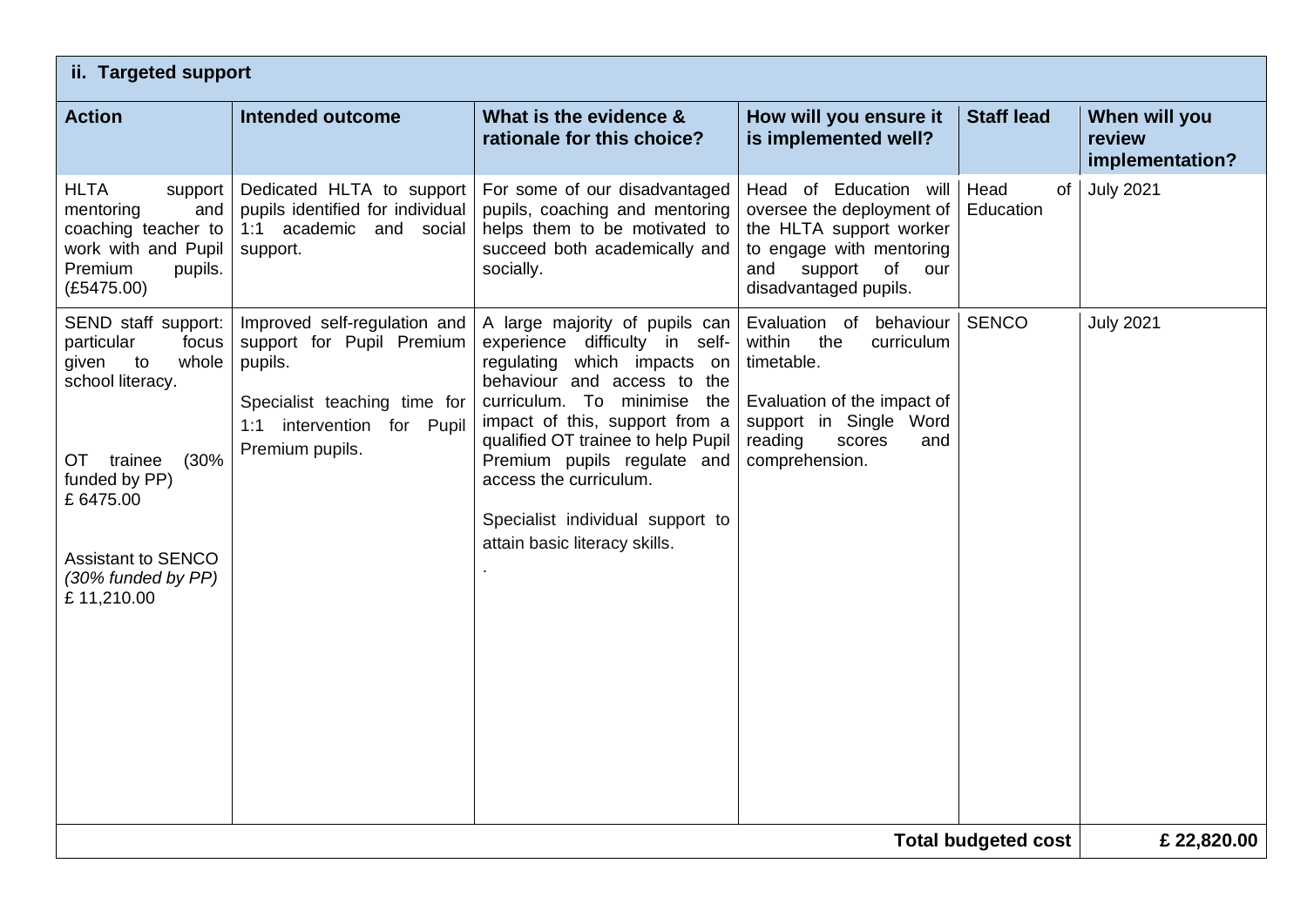| iii. Other approaches (including links to personal, social and emotional wellbeing) |                                                                                                                     |                                                                                                                                                                                                                                                                                                     |                                                                                                                                     |                                  |                                            |  |
|-------------------------------------------------------------------------------------|---------------------------------------------------------------------------------------------------------------------|-----------------------------------------------------------------------------------------------------------------------------------------------------------------------------------------------------------------------------------------------------------------------------------------------------|-------------------------------------------------------------------------------------------------------------------------------------|----------------------------------|--------------------------------------------|--|
| <b>Action</b>                                                                       | Intended outcome                                                                                                    | What is the evidence &<br>rationale for this choice?                                                                                                                                                                                                                                                | How will you ensure it<br>is implemented well?                                                                                      | <b>Staff lead</b>                | When will you<br>review<br>implementation? |  |
| Enrichment activities<br>£1250.00                                                   | To.<br>social<br>and<br>promote<br>emotional well-being through<br>enrichment activities<br>and I<br>opportunities. | enrichment<br>focus<br>The<br>of.<br>activities is to promote a growth<br>mind-set with our young people.<br>Additionally, pupils will access<br>and engage with activities that<br>they might not normally have<br>access to, giving them the<br>opportunities<br>trv<br>to<br>new<br>experiences. | This will be led by the<br>Activities Co-ordinator and<br>supported by SLT, with<br>pupil feedback used for<br>analysis and impact. | Activities<br>by<br>Co-ordinator | <b>July 2022</b>                           |  |
| <b>Total budgeted cost</b>                                                          |                                                                                                                     |                                                                                                                                                                                                                                                                                                     |                                                                                                                                     |                                  | £1250.00                                   |  |
| Total forecasted Pupil Premium spend 2021-22                                        |                                                                                                                     |                                                                                                                                                                                                                                                                                                     |                                                                                                                                     |                                  | £ 27,430.00                                |  |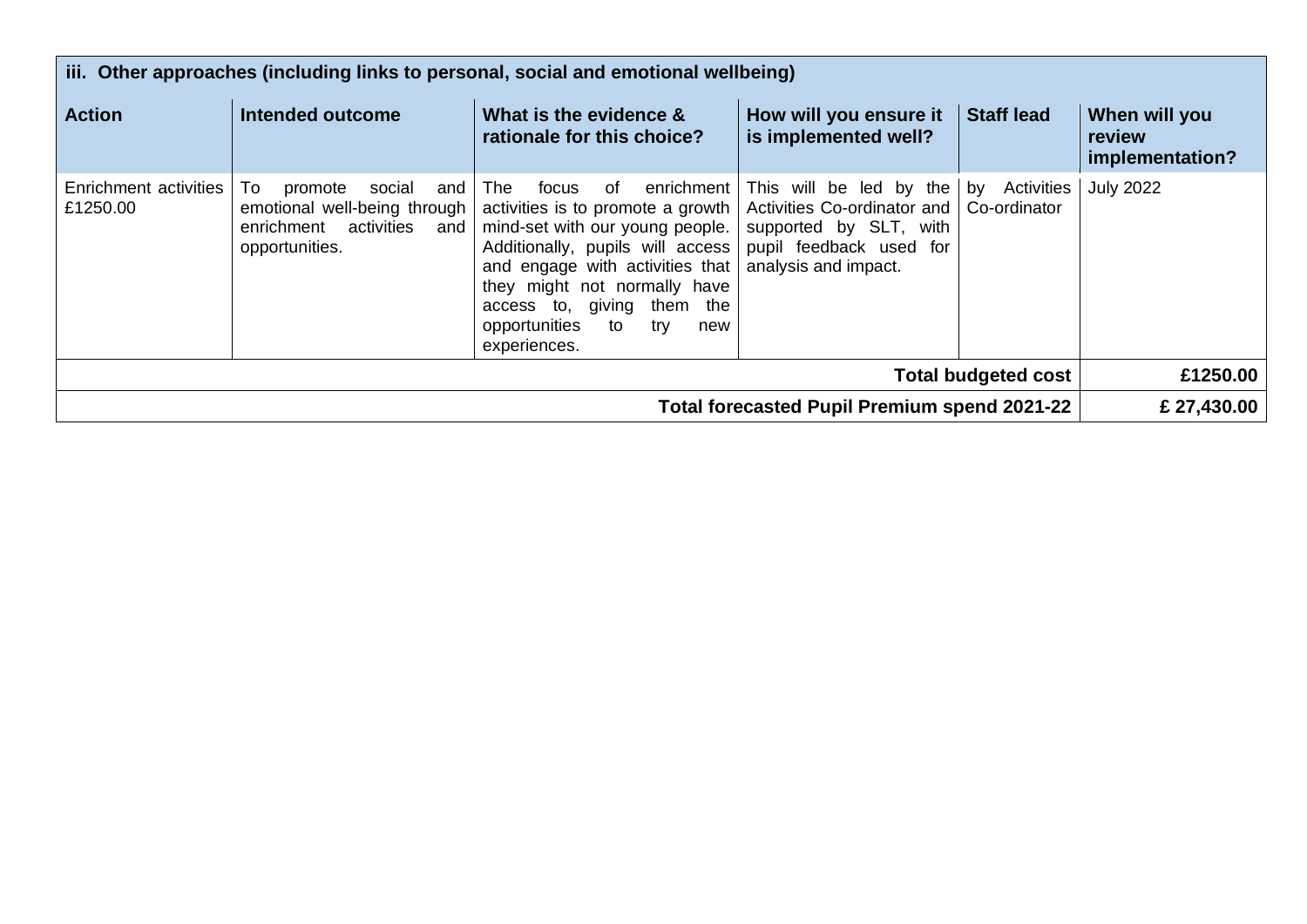| <b>Review of expenditure</b> |                                    |                                                                                                        |             |  |  |  |
|------------------------------|------------------------------------|--------------------------------------------------------------------------------------------------------|-------------|--|--|--|
| <b>Previous</b>              | 2020-21 (£27,705.00)               |                                                                                                        |             |  |  |  |
| <b>Academic Year</b>         |                                    |                                                                                                        |             |  |  |  |
| i.                           | <b>Quality of teaching for all</b> |                                                                                                        |             |  |  |  |
| <b>Action</b>                | <b>Intended</b>                    | Impact:                                                                                                | <b>Cost</b> |  |  |  |
|                              | outcome                            |                                                                                                        |             |  |  |  |
| Identify appropriate         | Increased<br>access                | £1680.00<br>Digital support resources (listed below) to provide curriculum coverage in Maths from KS2- |             |  |  |  |
| technology to support        | independence<br>and                | KS4, in addition to challenging pupils to A-Level. These online resources include assignable           |             |  |  |  |
| whole school                 | for<br>all<br>learners,            | homework and worksheets for individualised learning, interactive tutorials, and tracking of            |             |  |  |  |
| numeracy. (£1680.00)         | especially                         | pupils' progress with supportive indicators. Furthermore, use of technology and specific               |             |  |  |  |
|                              | disadvantaged pupils               | assistive hardware/software have enabled pupils to work more frequently without the support            |             |  |  |  |
|                              | with numeracy.                     | of an adult, increasing pupil independence, confidence, and learning. Additionally, assistive          |             |  |  |  |
|                              |                                    | technology has enabled pupils to work at their intellectual level and above.                           |             |  |  |  |
|                              | Identification<br>of               |                                                                                                        |             |  |  |  |
|                              | pupils with specific               | My Maths                                                                                               |             |  |  |  |
|                              | need<br>in<br>maths                | <b>Maths Watch</b>                                                                                     |             |  |  |  |
|                              | [Dyscalculia].                     | <b>White Rose Maths</b>                                                                                |             |  |  |  |
|                              |                                    |                                                                                                        |             |  |  |  |
|                              | Increased pupil                    | GCSE Maths results for 2020-21                                                                         |             |  |  |  |
|                              | confidence and                     |                                                                                                        |             |  |  |  |
|                              | attainment in maths.               | <b>Level Attained</b><br>2020-21 % of Cohort (9 pupils)                                                |             |  |  |  |
|                              | Support tool for KS4               | Level 7                                                                                                |             |  |  |  |
|                              | <b>GCSE Maths</b>                  | 33%<br>Level 6                                                                                         |             |  |  |  |
|                              |                                    | Level 5                                                                                                |             |  |  |  |
|                              |                                    |                                                                                                        |             |  |  |  |
|                              |                                    | 33%<br>Level 4<br>Level 3                                                                              |             |  |  |  |
|                              |                                    | Level 2<br>12%                                                                                         |             |  |  |  |
|                              |                                    | 22%<br>Level 1                                                                                         |             |  |  |  |
|                              |                                    |                                                                                                        |             |  |  |  |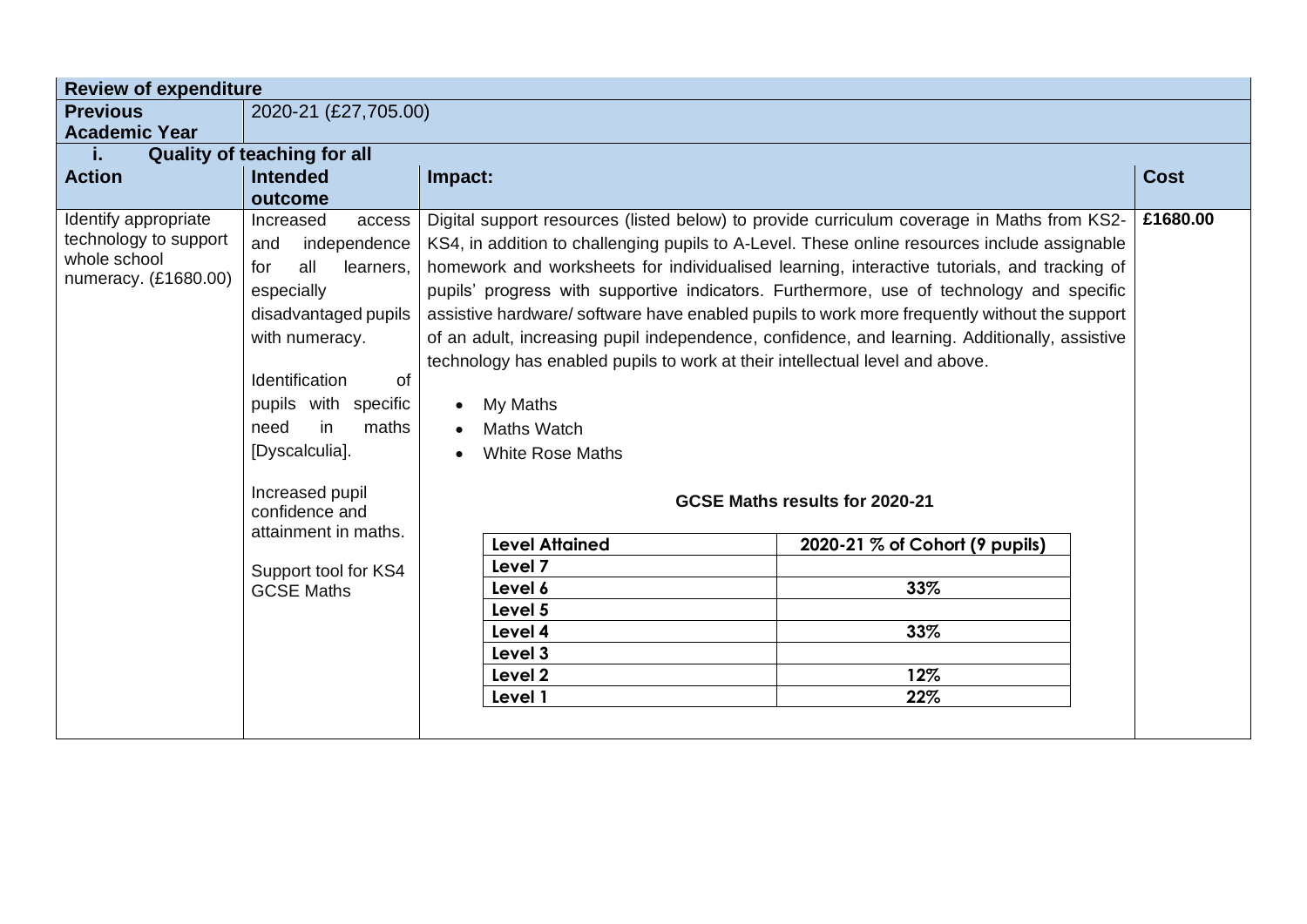| ii.<br><b>Targeted support</b>                                                                                                                       |                                                                                                                                                                                        |                                                                                                                                                                                                                                                                                                                                                                                                                                                                                                                                                                                                                                                                                                                                                                                                                                                                                                                                                                                                                                                                                                                                                                                                                                                                                                                                                                                                                                                                        |             |
|------------------------------------------------------------------------------------------------------------------------------------------------------|----------------------------------------------------------------------------------------------------------------------------------------------------------------------------------------|------------------------------------------------------------------------------------------------------------------------------------------------------------------------------------------------------------------------------------------------------------------------------------------------------------------------------------------------------------------------------------------------------------------------------------------------------------------------------------------------------------------------------------------------------------------------------------------------------------------------------------------------------------------------------------------------------------------------------------------------------------------------------------------------------------------------------------------------------------------------------------------------------------------------------------------------------------------------------------------------------------------------------------------------------------------------------------------------------------------------------------------------------------------------------------------------------------------------------------------------------------------------------------------------------------------------------------------------------------------------------------------------------------------------------------------------------------------------|-------------|
| <b>Action</b>                                                                                                                                        | <b>Intended outcome</b>                                                                                                                                                                | Impact:                                                                                                                                                                                                                                                                                                                                                                                                                                                                                                                                                                                                                                                                                                                                                                                                                                                                                                                                                                                                                                                                                                                                                                                                                                                                                                                                                                                                                                                                | <b>Cost</b> |
| Provision of 14<br>personal laptops                                                                                                                  | All disadvantaged<br>pupils having access to<br>remote learning                                                                                                                        | All disadvantaged pupils now have access to a laptop for remote learning at home<br>(Pandemic support).<br>Training for staff and pupils in the use of software to facilitate remote learning.                                                                                                                                                                                                                                                                                                                                                                                                                                                                                                                                                                                                                                                                                                                                                                                                                                                                                                                                                                                                                                                                                                                                                                                                                                                                         | £5135.00    |
| OT trainee (30% funded<br>by PP)<br>SEND staff support:<br>particular focus given to<br>whole school literacy<br>Asst to SENCO<br>(30% funded by PP) | Improved<br>self-regulation<br>Additional<br>specialist<br>teaching time for 1:1<br>intervention.<br>Increased capacity to<br>collate and distribute<br>pupil information to<br>staff. | A large majority of pupils can experience difficulty in self-regulating which impacts on<br>behaviour and access to the curriculum. To support pupils with self-regulating a qualified<br>OT was appointed. With EHCP identify OT targets, which are effectively delivered under<br>the regular supervision of a qualified professional, and a graduated approach to individual<br>OT targets a decrease of PI's by 39% from 2019 to 2021 was measured.<br>Additional support time for communication between teaching staff, support staff, care staff<br>and the SEND team. Weekly meetings to review pupil progress across the curriculum in<br>Pupil Passports have ensured flow of information between staff. Number of pupils<br>accessing specialist individual support to attain basic literacy skills increased from 23 to 31<br>from Sept to July with an additional 12 hours support time available compared to previous<br>academic year. The impact of the additional resources supported by Pupil Premium is<br>evidence below:<br>Lower School single word reading and spelling (% of those pupils who have made<br>progress)<br>Single Word reading 86%<br>Single Word reading (Age score) 86%<br>Spelling 86%<br>Spelling (Age score) 71%<br>Upper School single word reading and spelling (% of those pupils who have made<br>progress)<br>Single Word reading 67%<br>Single Word reading (Age score) 75%<br>Spelling 69%<br>Spelling (Age score) 69% | £17,685.00  |